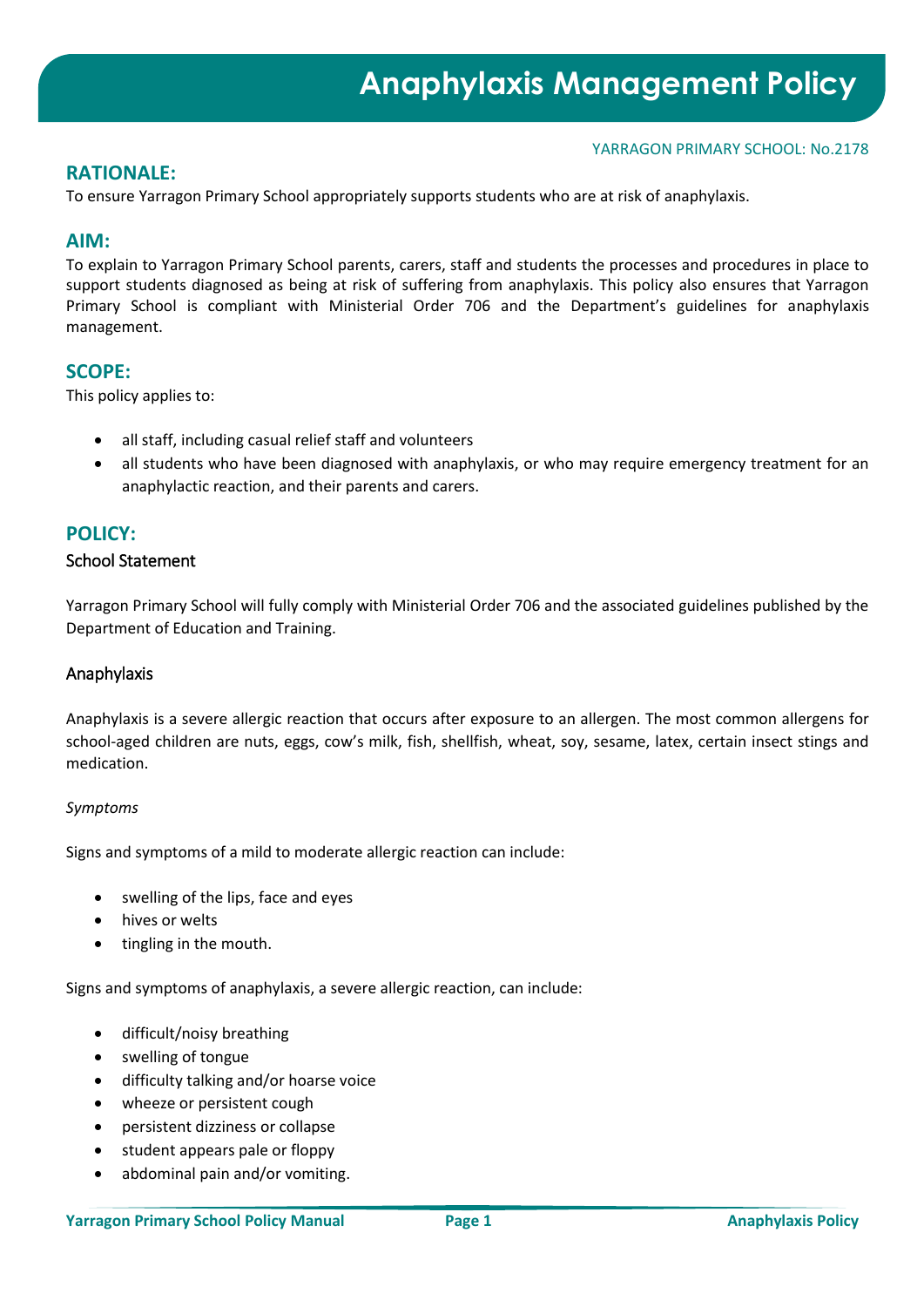Symptoms usually develop within ten minutes and up to two hours after exposure to an allergen, but can appear within a few minutes.

#### *Treatment*

Adrenaline given as an injection into the muscle of the outer mid-thigh is the first aid treatment for anaphylaxis.

Individuals diagnosed as being at risk of anaphylaxis are prescribed an adrenaline autoinjector for use in an emergency. These adrenaline autoinjectors are designed so that anyone can use them in an emergency.

#### Individual Anaphylaxis Management Plans

All students at Yarragon Primary School who are diagnosed by a medical practitioner as being at risk of suffering from an anaphylactic reaction must have an Individual Anaphylaxis Management Plan. When notified of an anaphylaxis diagnosis, the Principal of Yarragon Primary School is responsible for developing a plan in consultation with the student's parents/carers.

Where necessary, an Individual Anaphylaxis Management Plan will be in place as soon as practicable after a student enrols at Yarragon Primary School and where possible, before the student's first day.

Parents and carers must:

- obtain an ASCIA Action Plan for Anaphylaxis from the student's medical practitioner and provide a copy to the school as soon as practicable
- immediately inform the school in writing if there is a relevant change in the student's medical condition and obtain an updated ASCIA Action Plan for Anaphylaxis
- provide an up-to-date photo of the student for the ASCIA Action Plan for Anaphylaxis when that Plan is provided to the school and each time it is reviewed
- provide the school with a current adrenaline autoinjector for the student that has not expired;
- participate in annual reviews of the student's Plan.

Each student's Individual Anaphylaxis Management Plan must include:

- information about the student's medical condition that relates to allergies and the potential for anaphylactic reaction, including the type of allergies the student has
- information about the signs or symptoms the student might exhibit in the event of an allergic reaction based on a written diagnosis from a medical practitioner
- strategies to minimise the risk of exposure to known allergens while the student is under the care or supervision of school staff, including in the school yard, at camps and excursions, or at special events conducted, organised or attended by the school
- the name of the person(s) responsible for implementing the risk minimisation strategies, which have been identified in the Plan
- information about where the student's medication will be stored
- the student's emergency contact details
- an up-to-date ASCIA Action Plan for Anaphylaxis completed by the student's medical practitioner.

*Review and updates to Individual Anaphylaxis Management Plans*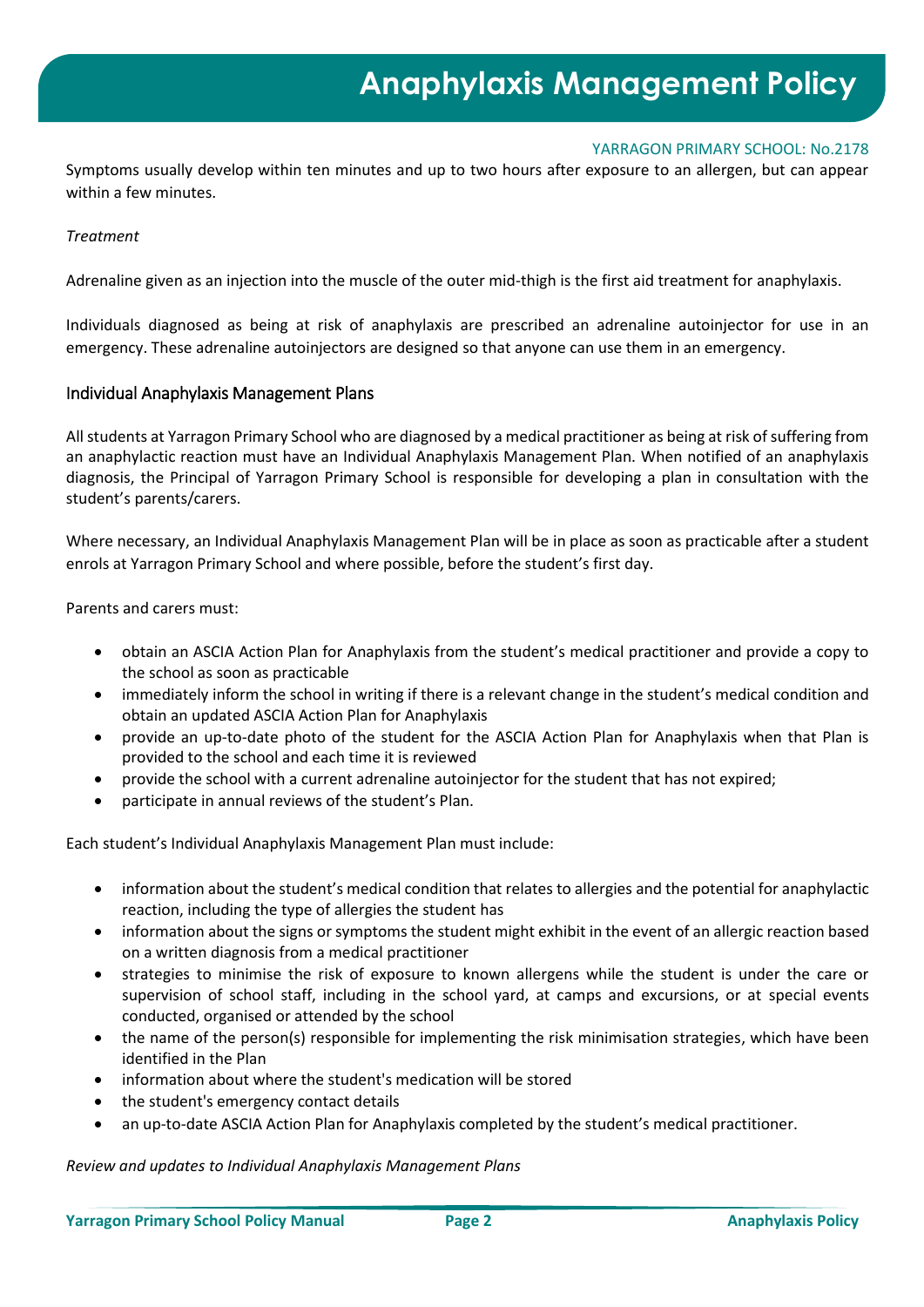# **Anaphylaxis Management Policy**

## YARRAGON PRIMARY SCHOOL: No.2178

A student's Individual Anaphylaxis Management Plan will be reviewed and updated on an annual basis in consultation with the student's parents/carers. The plan will also be reviewed and, where necessary, updated in the following circumstances:

- as soon as practicable after the student has an anaphylactic reaction at school
- if the student's medical condition, insofar as it relates to allergy and the potential for anaphylactic reaction, changes
- when the student is participating in an off-site activity, including camps and excursions, or at special events including fetes and concerts.

Our school may also consider updating a student's Individual Anaphylaxis Management Plan if there is an identified and significant increase in the student's potential risk of exposure to allergens at school.

## Location of plans and adrenaline autoinjectors

If the students will not keep their adrenaline autoinjectors on their person:

*A copy of each student's Individual Anaphylaxis Management Plan will be stored with their ASCIA Action Plan for Anaphylaxis in the staffroom, First-Aid Room, classroom and on the yard duty folders; together with the student's adrenaline autoinjector. Adrenaline autoinjectors must be labelled with the student's name.*

If the students will keep their adrenaline autoinjectors on their person:

*A copy of each student's Individual Anaphylaxis Management Plan will be stored with their ASCIA Action Plan for Anaphylaxis in the staffroom, First-Aid Room, classroom and on the yard duty folders. Students are encouraged to keep their adrenaline autoinjectors on their person. Adrenaline autoinjectors for general use are available at the First-Aid Room and are labelled "general use".* 

## Risk Minimisation Strategies

To reduce the risk of a student suffering from an anaphylactic reaction at Yarragon Primary School, we have put in place the following strategies:

- *staff and students are regularly reminded to wash their hands after eating;*
- *students are discouraged from sharing food*
- *garbage bins at school are to remain covered with lids to reduce the risk of attracting insects*
- *gloves or specific tongs (plastic blue ones) must be worn when picking up papers or rubbish in the playground.*
- *Breakfast Club staff are trained in appropriate food handling to reduce the risk of crosscontamination*
- *year groups will be informed of allergens that must be avoided in advance of class parties, events or birthdays*
- *a general use EpiPen will be stored in the First-Room Room for ease of access.*
- *Planning for off-site activities will include risk minimisation strategies for students at risk of anaphylaxis including supervision requirements, appropriate number of trained staff, emergency response procedures and other risk controls appropriate to the activity and students attending.*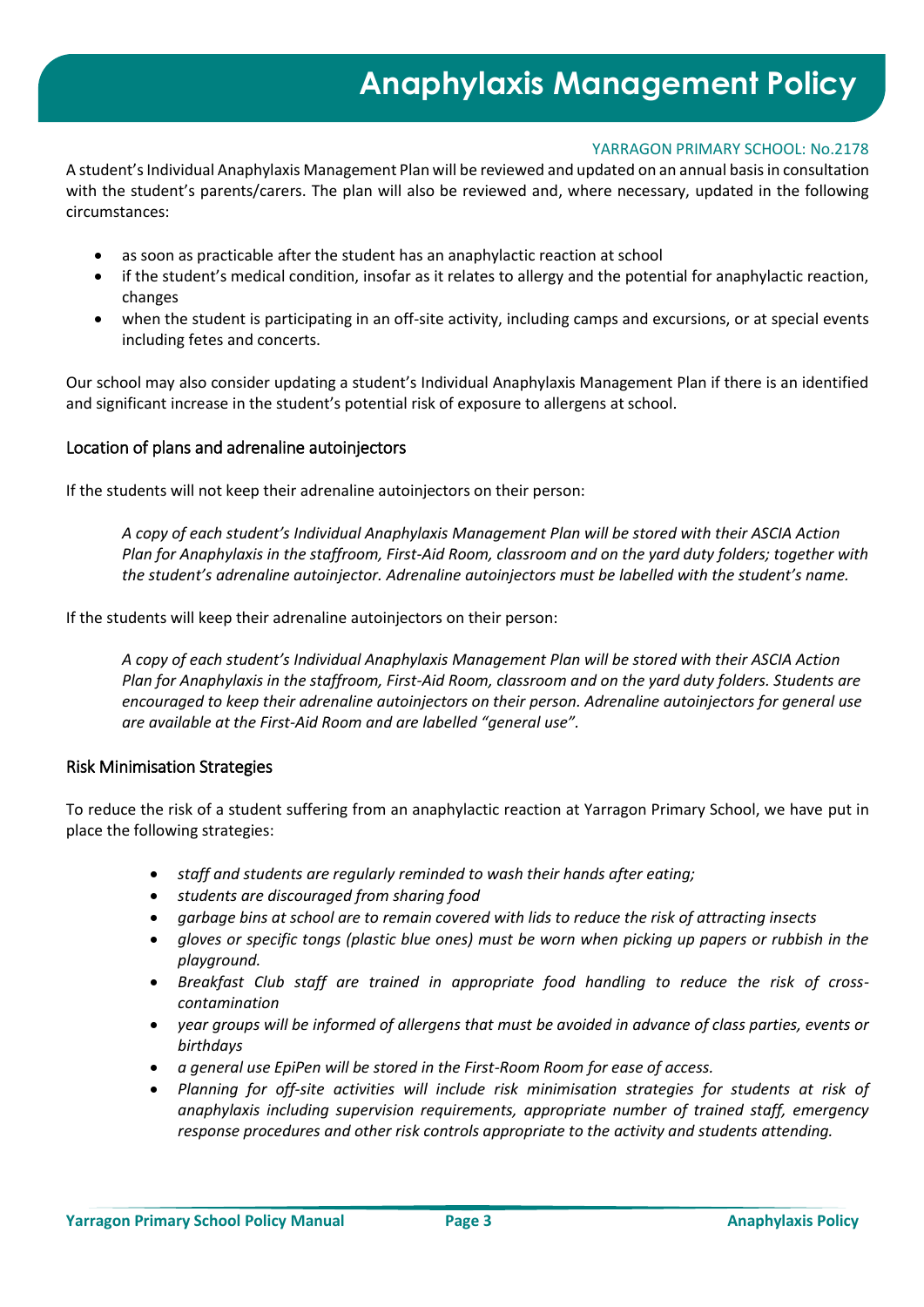## Adrenaline autoinjectors for general use

Yarragon Primary School will maintain a supply of adrenaline autoinjectors for general use, as a back-up to those provided by parents and carers for specific students, and also for students who may suffer from a first time reaction at school.

Adrenaline autoinjectors for general use will be stored at the First-Aid Room and labelled "Anaphylaxis Pens".

The Principal is responsible for arranging the purchase of adrenaline autoinjectors for general use, and will consider:

- the number of students enrolled at Example School at risk of anaphylaxis
- the accessibility of adrenaline autoinjectors supplied by parents
- the availability of a sufficient supply of autoinjectors for general use in different locations at the school, as well as at camps, excursions and events
- the limited life span of adrenaline autoinjectors, and the need for general use adrenaline autoinjectors to be replaced when used or prior to expiry.

## Emergency Response

In the event of an anaphylactic reaction, the emergency response procedures in this policy must be followed, together with the school's general first aid procedures, emergency response procedures and the student's Individual Anaphylaxis Management Plan.

A complete and up-to-date list of students identified as being at risk of anaphylaxis is maintained by Sharon Caia (Administration) and stored in the First-Aid Room. For camps, excursions and special events, a designated staff member will be responsible for maintaining a list of students at risk of anaphylaxis attending the special event, together with their Individual Anaphylaxis Management Plans and adrenaline autoinjectors, where appropriate.

If a student experiences an anaphylactic reaction at school or during a school activity, school staff must:

| <b>Step</b> | <b>Action</b>                                                                                                                                                                                                                                                                                                                                                                                                     |
|-------------|-------------------------------------------------------------------------------------------------------------------------------------------------------------------------------------------------------------------------------------------------------------------------------------------------------------------------------------------------------------------------------------------------------------------|
| 1.          | Lay the person flat                                                                                                                                                                                                                                                                                                                                                                                               |
|             | Do not allow them to stand or walk<br>$\bullet$                                                                                                                                                                                                                                                                                                                                                                   |
|             | If breathing is difficult, allow them to sit                                                                                                                                                                                                                                                                                                                                                                      |
|             | Be calm and reassuring<br>$\bullet$                                                                                                                                                                                                                                                                                                                                                                               |
|             | Do not leave them alone                                                                                                                                                                                                                                                                                                                                                                                           |
|             | Seek assistance from another staff member or reliable student to locate the<br>student's adrenaline autoinjector or the school's general use autoinjector, and<br>the student's Individual Anaphylaxis Management Plan, stored in the staffroom,<br>First-Aid Room, classroom and on the yard duty folders. If the student's plan is<br>not immediately available, or they appear to be experiencing a first-time |
|             | reaction, follow steps 2 to 5                                                                                                                                                                                                                                                                                                                                                                                     |
| 2.          | Administer an EpiPen or EpiPen Jr (if the student is under 20kg)                                                                                                                                                                                                                                                                                                                                                  |
|             | Remove from plastic container                                                                                                                                                                                                                                                                                                                                                                                     |
|             | Form a fist around the EpiPen and pull off the blue safety release (cap)<br>٠                                                                                                                                                                                                                                                                                                                                     |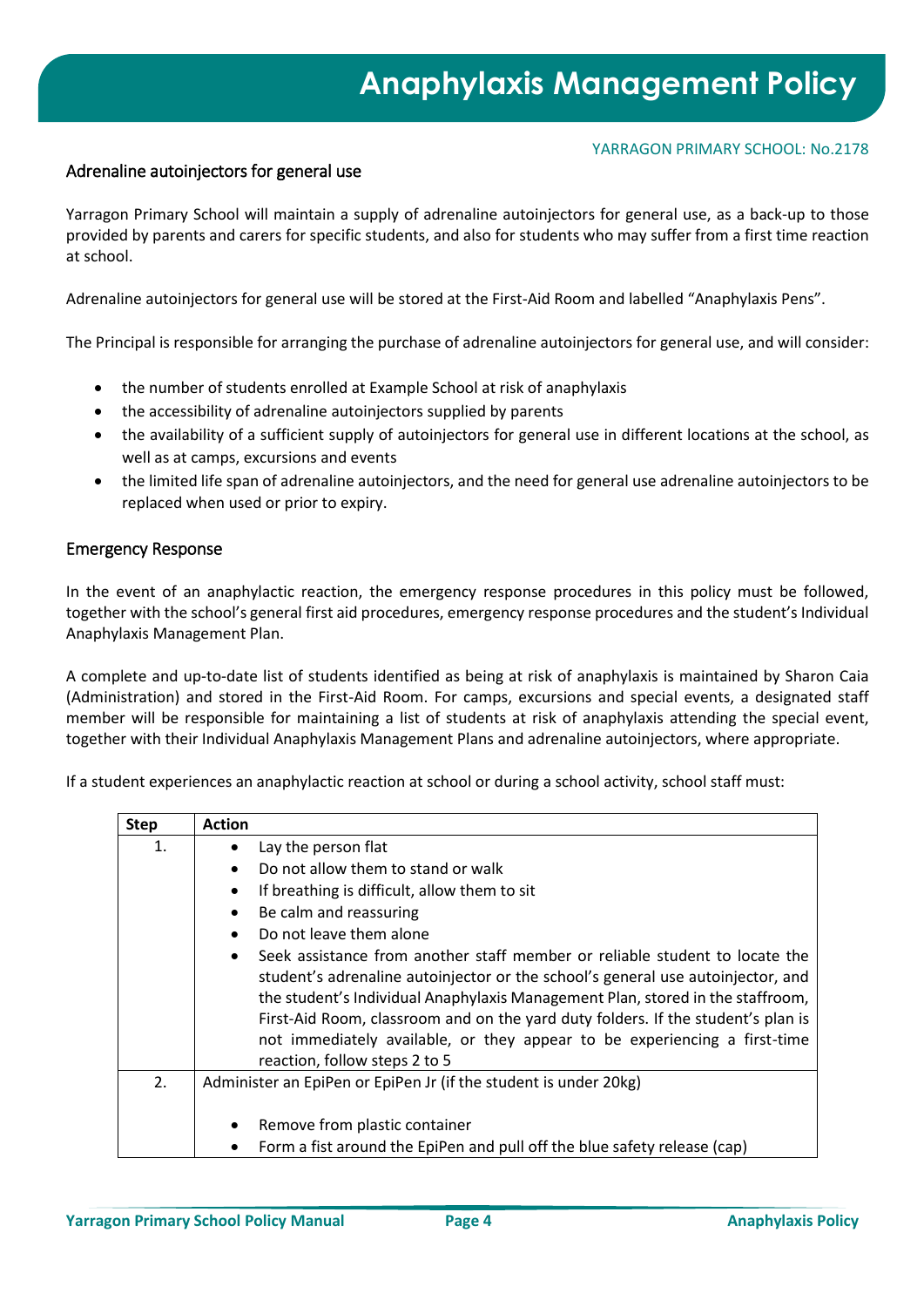| YARRAGON PRIMARY SCHOOL: No.2178 |  |
|----------------------------------|--|
|----------------------------------|--|

|    | Place orange end against the student's outer mid-thigh (with or without<br>$\bullet$<br>clothing)                      |  |  |
|----|------------------------------------------------------------------------------------------------------------------------|--|--|
|    | Push down hard until a click is heard or felt and hold in place for 3 seconds<br>$\bullet$<br>Remove EpiPen<br>٠       |  |  |
|    |                                                                                                                        |  |  |
|    | Note the time the EpiPen is administered<br>$\bullet$                                                                  |  |  |
|    | Retain the used EpiPen to be handed to ambulance paramedics along with the<br>$\bullet$<br>time of administration      |  |  |
|    |                                                                                                                        |  |  |
|    | <b>OR</b>                                                                                                              |  |  |
|    |                                                                                                                        |  |  |
|    | Administer an Anapen® 500, Anapen® 300, or Anapen® Jr.                                                                 |  |  |
|    | Pull off the black needle shield<br>$\bullet$                                                                          |  |  |
|    | Pull off grey safety cap (from the red button)<br>$\bullet$                                                            |  |  |
|    | Place needle end firmly against the student's outer mid-thigh at 90 degrees (with<br>$\bullet$<br>or without clothing) |  |  |
|    | Press red button so it clicks and hold for 10 seconds                                                                  |  |  |
|    | Remove Anapen <sup>®</sup><br>$\bullet$                                                                                |  |  |
|    | Note the time the Anapen is administered                                                                               |  |  |
|    | Retain the used Anapen to be handed to ambulance paramedics along with the time                                        |  |  |
|    | of administration.                                                                                                     |  |  |
| 3. | Call an ambulance (000)                                                                                                |  |  |
| 4. | If there is no improvement or severe symptoms progress (as described in the ASCIA                                      |  |  |
|    | Action Plan for Anaphylaxis), further adrenaline doses may be administered every five                                  |  |  |
|    | minutes, if other adrenaline autoinjectors are available.                                                              |  |  |
| 5. | Contact the student's emergency contacts.                                                                              |  |  |

If a student appears to be having a severe allergic reaction but has not been previously diagnosed with an allergy or being at risk of anaphylaxis, school staff should follow steps 2 – 5 as above.

Schools can use either the EpiPen® **and Anapen® on any student** suspected to be experiencing an anaphylactic reaction, regardless of the device prescribed in their ASCIA Action Plan.

Where possible, schools should consider using the correct dose of adrenaline autoinjector depending on the weight of the student. However, in an emergency if there is no other option available, any device should be administered to the student.

## Communication Plan

This policy will be available on Yarragon Primary School's website so that parents and other members of the school community can easily access information about Yarragon Primary School's anaphylaxis management procedures. The parents and carers of students who are enrolled at Yarragon Primary School and are identified as being at risk of anaphylaxis will also be provided with a copy of this policy.

The Principal is responsible for ensuring that all relevant staff, including casual relief staff, canteen staff and volunteers are aware of this policy and Yarragon Primary School's procedures for anaphylaxis management. Casual relief staff and volunteers who are responsible for the care and/or supervision of students who are identified as being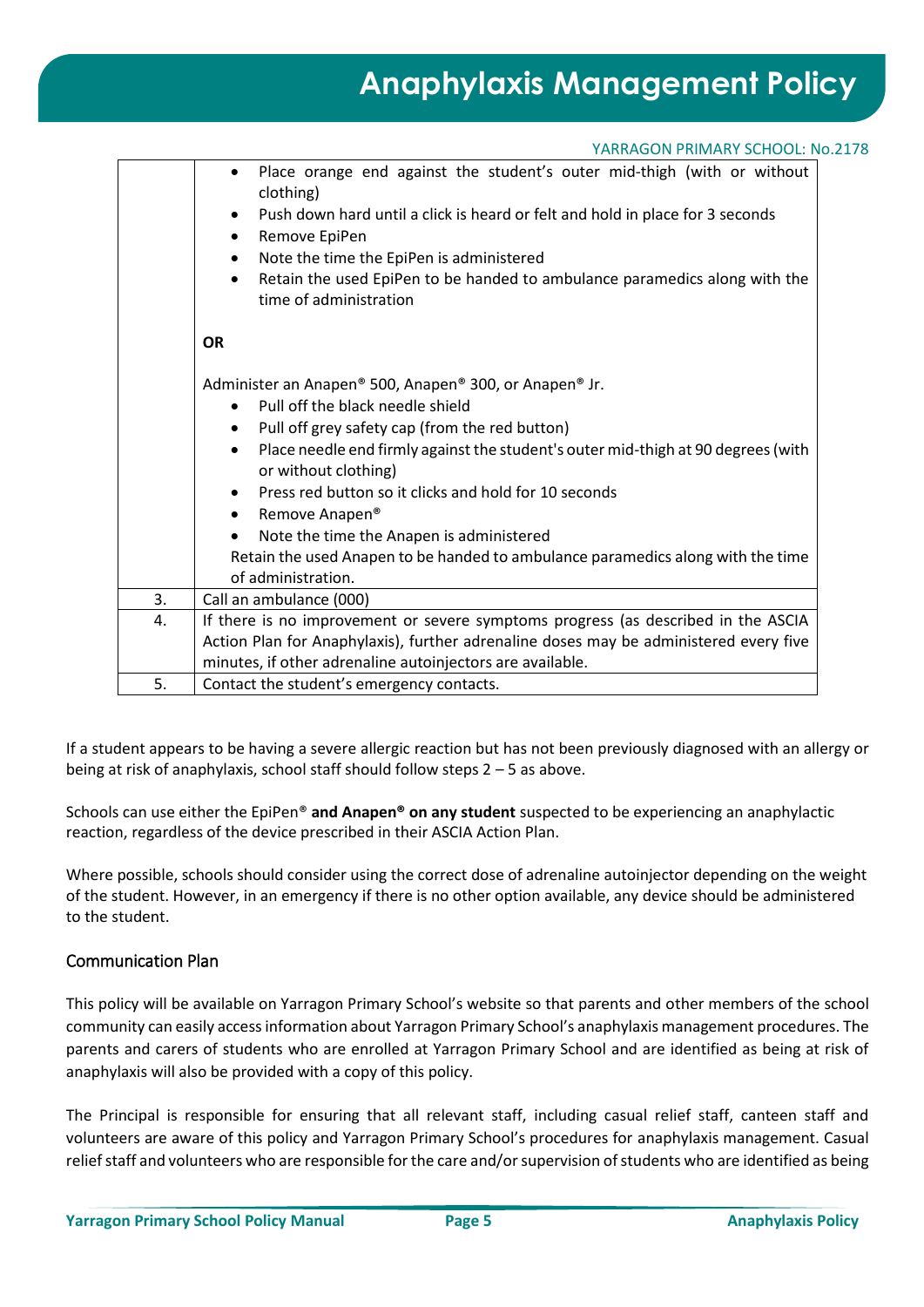# **Anaphylaxis Management Policy**

## YARRAGON PRIMARY SCHOOL: No.2178

at risk of anaphylaxis will also receive a verbal briefing on this policy, their role in responding to an anaphylactic reaction and where required, the identity of students at risk.

The Principal is also responsible for ensuring relevant staff are trained and briefed in anaphylaxis management, consistent with the Department's [Anaphylaxis Guidelines.](https://www2.education.vic.gov.au/pal/anaphylaxis/guidance)

## Staff training

The Principal will ensure that the following school staff are appropriately trained in anaphylaxis management:

- School staff who conduct classes attended by students who are at risk of anaphylaxis
- School staff who conduct specialist classes, all canteen staff, admin staff, first aiders and any other member of school staff as required by the Principal based on a risk assessment.

Staff who are required to undertake training must have completed:

- an approved face-to-face anaphylaxis management training course in the last three years, or
- an approved online anaphylaxis management training course in the last two years.

Yarragon Primary School uses the following training course: Course in First Aid Management of Anaphylaxis (22300VIC)

[Note, for details about approved staff training modules, refer to chapter 5 of the [Anaphylaxis Guidelines\]](https://www2.education.vic.gov.au/pal/anaphylaxis/guidance/5-staff-training)

Staff are also required to attend a briefing on anaphylaxis management and this policy at least twice per year (with the first briefing to be held at the beginning of the school year), facilitated by a staff member who has successfully completed an anaphylaxis management course within the last 2 years including [School Anaphylaxis Supervisor]. Each briefing will address:

- this policy
- the causes, symptoms and treatment of anaphylaxis
- the identities of students with a medical condition that relates to allergies and the potential for anaphylactic reaction, and where their medication is located
- how to use an adrenaline autoinjector, including hands on practice with a trainer adrenaline autoinjector
- the school's general first aid and emergency response procedures
- the location of, and access to, adrenaline autoinjectors that have been provided by parents or purchased by the school for general use.

When a new student enrols at Yarragon Primary School who is at risk of anaphylaxis, the Principal will develop an interim plan in consultation with the student's parents and ensure that appropriate staff are trained and briefed as soon as possible.

A record of staff training courses and briefings will be maintained on Google Drive and on the school network drive.

The Principal will ensure that while students at risk of anaphylaxis are under the care or supervision of the school outside of normal class activities, including in the school yard, at camps and excursions, or at special event days, there is a sufficient number of school staff present who have been trained in anaphylaxis management.